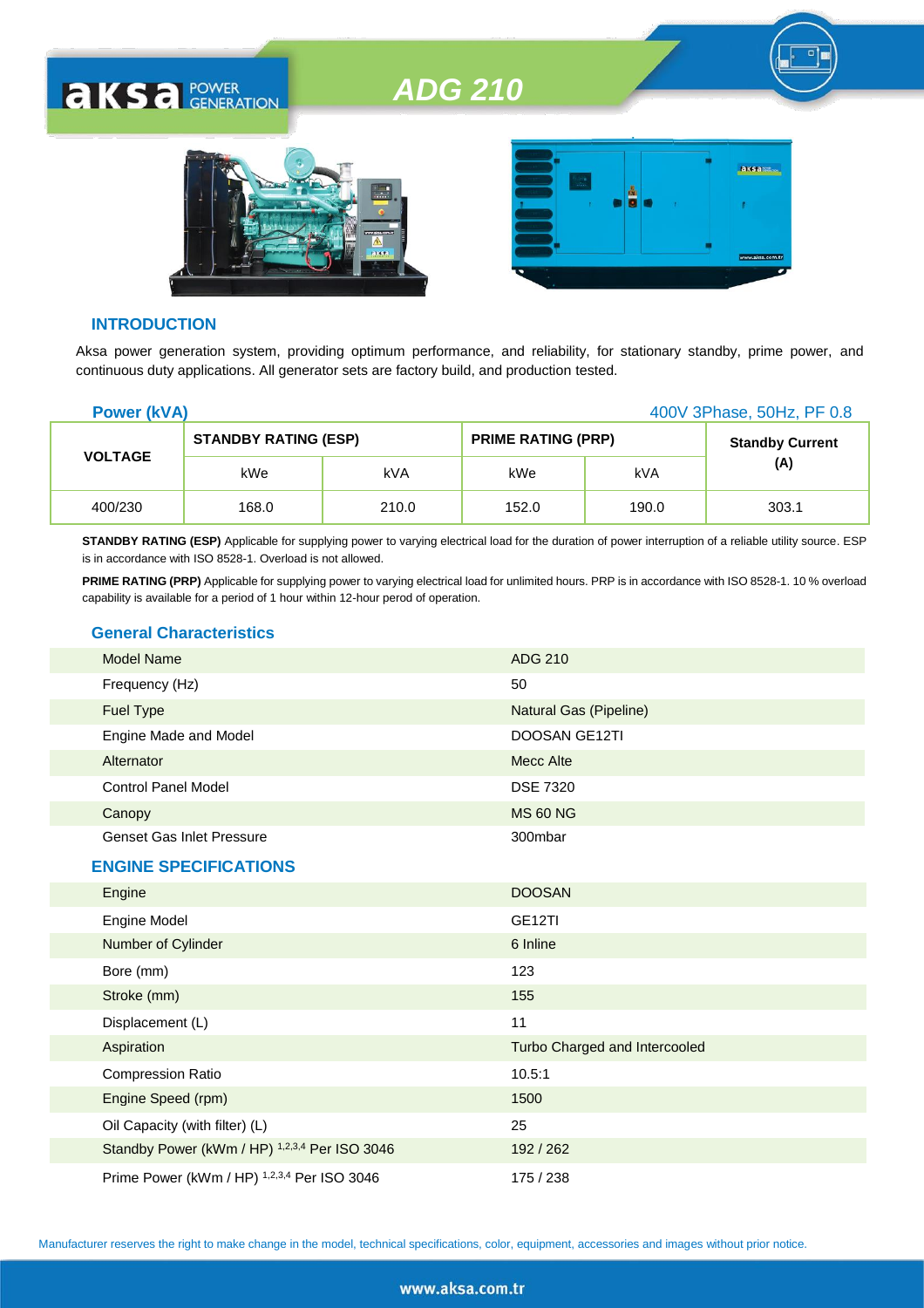

### **ALTERNATOR CHARACTERISTICS**

| Manufacturer                      | <b>Mecc Alte</b> |
|-----------------------------------|------------------|
| Alternator Made and Model         | ECO 38 2S/4C     |
| Frequency (Hz)                    | 50               |
| Power (kVA)                       | 200              |
| Voltage (V)                       | 400              |
| Phase                             | 3                |
| A.V.R.                            | <b>DSR</b>       |
| <b>Voltage Regulation</b>         | $(+/-)1%$        |
| <b>Insulation System</b>          | H                |
| Protection                        | IP <sub>23</sub> |
| <b>Rated Power Factor</b>         | 0.8              |
| Weight Comp. Generator (kg)       | 550              |
| Cooling Air (m <sup>3</sup> /min) | 32               |
|                                   |                  |

#### **Canopy Dimensions**

| Length (mm) | 3960 |
|-------------|------|
| Width (mm)  | 1356 |
| Height (mm) | 1958 |

1 Max load and overload ratings based on ISO 3046 gross flywheel power.

2 Technical data based on ISO 3046-1 standards of 77°F(25°C), 14.5Psia (100kPa) and 30% relative humidity.

3 Production tolerances in engines and installed components can account for power variations of ± 5%. Altitude, temperature and excessive exhaust and intake restrictions should be applied to power calculations.

4 All fuel and thermal calculations unless otherwise noted are done at ISO 3046 rated load using LHV for NG of 48.17 MJ/kg.

5 At 0.5 in-H2O of Package Restriction at STP

6.Volume calculated using density of 0.717 kg/m3 for NG, 0.51 kg/L for LPG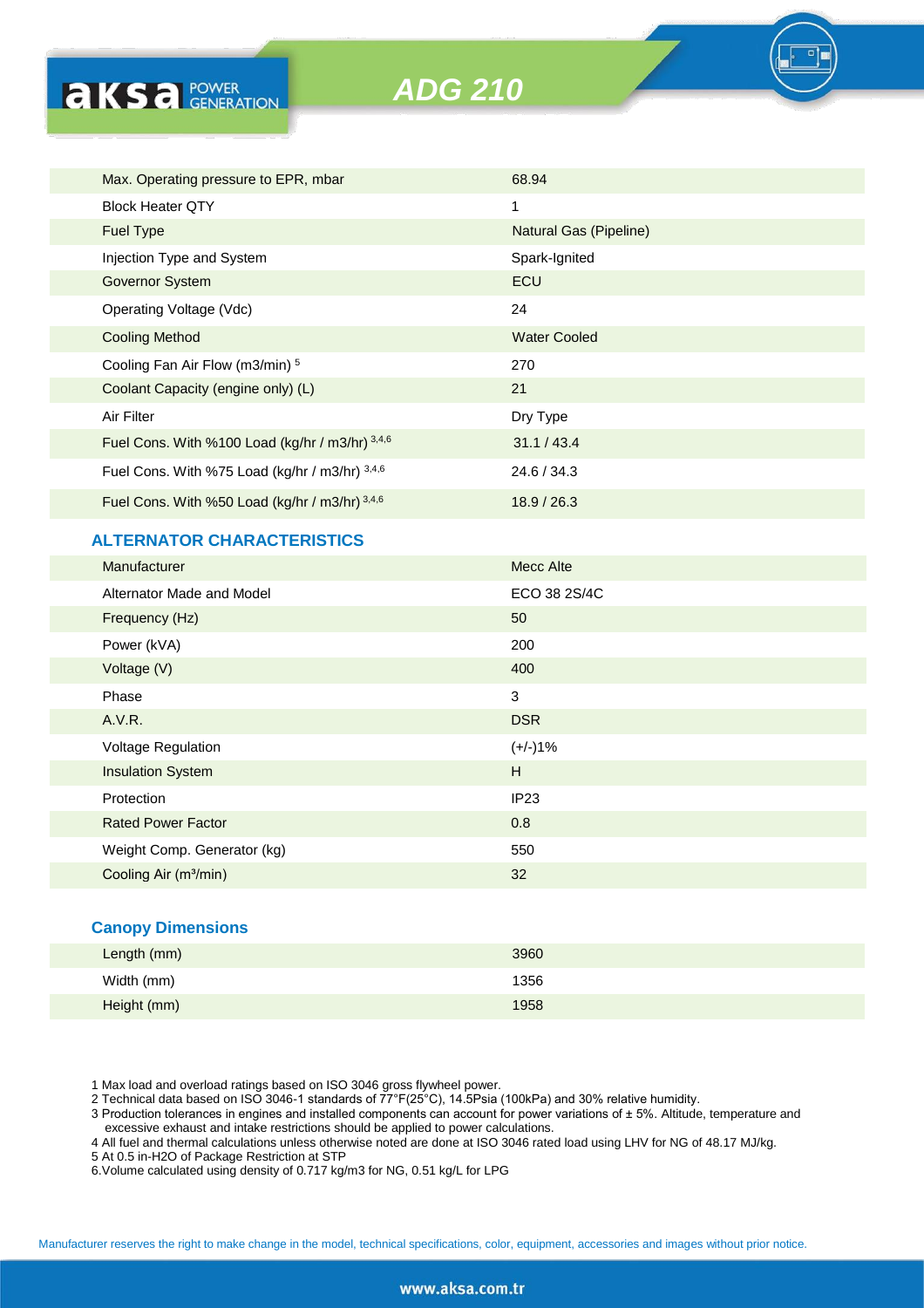# **AKS** *C C <b>C GENERATION*



- **1.**Steel structures
- **2.** Emergency stop push button
- **3.** Canopy and panels made from powder coated sheet steel.
- **4.** Control panel is mounted on the baseframe. Located at the right side of the generator set
- **5.** Oil could be drained via valve and a hose
- **6.** Exhaust system in the canopy
- **7.** Special large access doors for easy maintanance
- **8.** In front and back side special large access doors for
- easy maintanance
- **8.** Base frame
- **9.** Special large access doors for easy maintanance **10.** Lifting points **11.** The cap on the canopy provides easy accsess
- to radiator cap.
- **12.** Sound proofing materials
- **13.** Plastic air intake pockets.

#### **INTRODUCTION**

Sound-attenuated and weather protective enclosures for generating sets from Aksa, meet event the sound requirements and provide optimum protection from inclement weather and development by our specialist acoustic engineers. Our modular designed sound insulated canopies provide ease of access for servicing and general maintenance and interchangeable components permitting on-site repair. Enclosures are designed to optimize genset cooling performance, providing you with confidence that genset ratings and ambient capability.

#### **Control Panel**

| <b>Control Module</b>      | <b>DSE</b>      |
|----------------------------|-----------------|
| Control Module Model       | <b>DSE 7320</b> |
| <b>Communication Ports</b> | <b>MODBUS</b>   |



#### **Devices**

DSE, model 7320 Auto Mains Failure control modüle, Static battery charger Emergency stop push button and fuses for control circuits

#### **CONSTRUCTION and FINISH**

Comonents installed in sheet steel enclosure.

Phosphate chemical, pre-coating of steel provides corrosion resistant surface

Polyester composite powder topcoat forms high gloss and extremely durable finish

Lockable hinged panel door provides for easy component access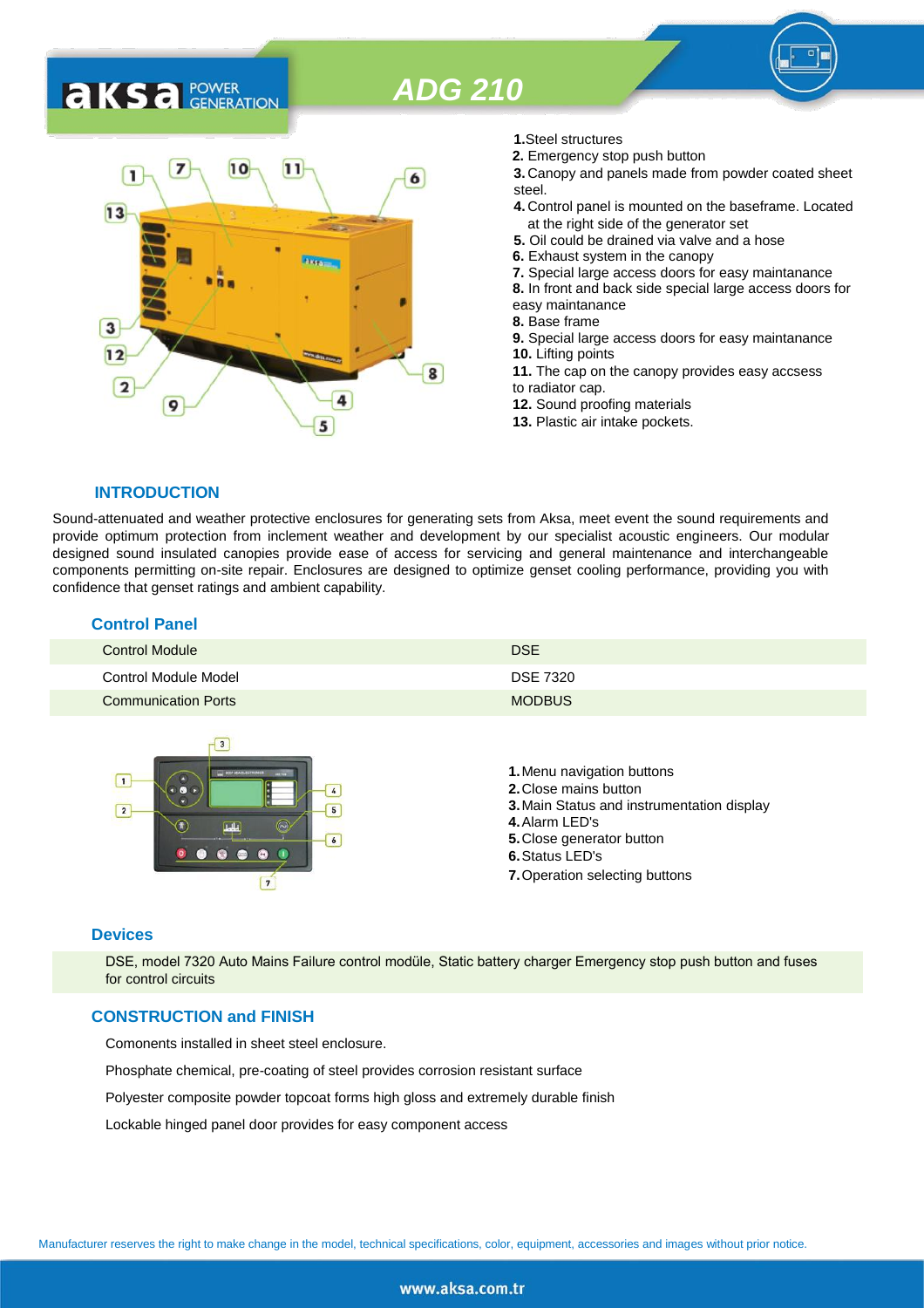

#### **INSTALLATION**

Control panel is mounted generating set baseframe on robust steel stand or power module. Located at side of generating set with properly panel visibility.

#### **GENERATING SET CONTROL UNIT**

The DSE 7320 conrol module is a standard addition to our generator sets from 220 kVA upwards and it has been designed to start and stop diesel andgas generating sets that include electronic and non electronic engines.

The DSE 7320 includes the additional capability of being able to monitor a mains (utility) supply and is therefore suitable for controlling a standby generating set in conjunction with an automatic transfer switch.

The DSE7320 also indicates operational status and fault conditions, automatically shutting down the generating set and indicating faults by means of its LCD display on the front panel.

#### **STANDARD SPECIFICATIONS**

- Microprocessor controlled
- 132 x 64 pixel LCD display makes information easy to read
- Front panel programming and also via PC software
- Soft touch membrane keypad and five key menu navigation
- Remote communications via RS232, RS485 and ethernet.
- Event logging (50) showing date and time
- Multiple date and time engine exercise mode and maintenance scheduler
- Engine block heater control.

**Instruments**

- Controls; stop, manuel, auto, test, start, mute lamb test/transfer to generator, transfer to mains, menu navigation.

| mstruments             |
|------------------------|
| <b>ENGINE</b>          |
| Engine speed           |
| Oil pressure           |
| Coolant temperature    |
| Run time Battery volts |
| Engine maintenance due |
| <b>GENERATOR</b>       |
| Voltage (L-L, L-N)     |
| Current (L1-L2-L3)     |
| Frequency              |
| Earth current          |
| kW                     |
| Pf                     |
| kVAr                   |
| kWh, kVAh, kVArh       |
| Phase sequence         |
|                        |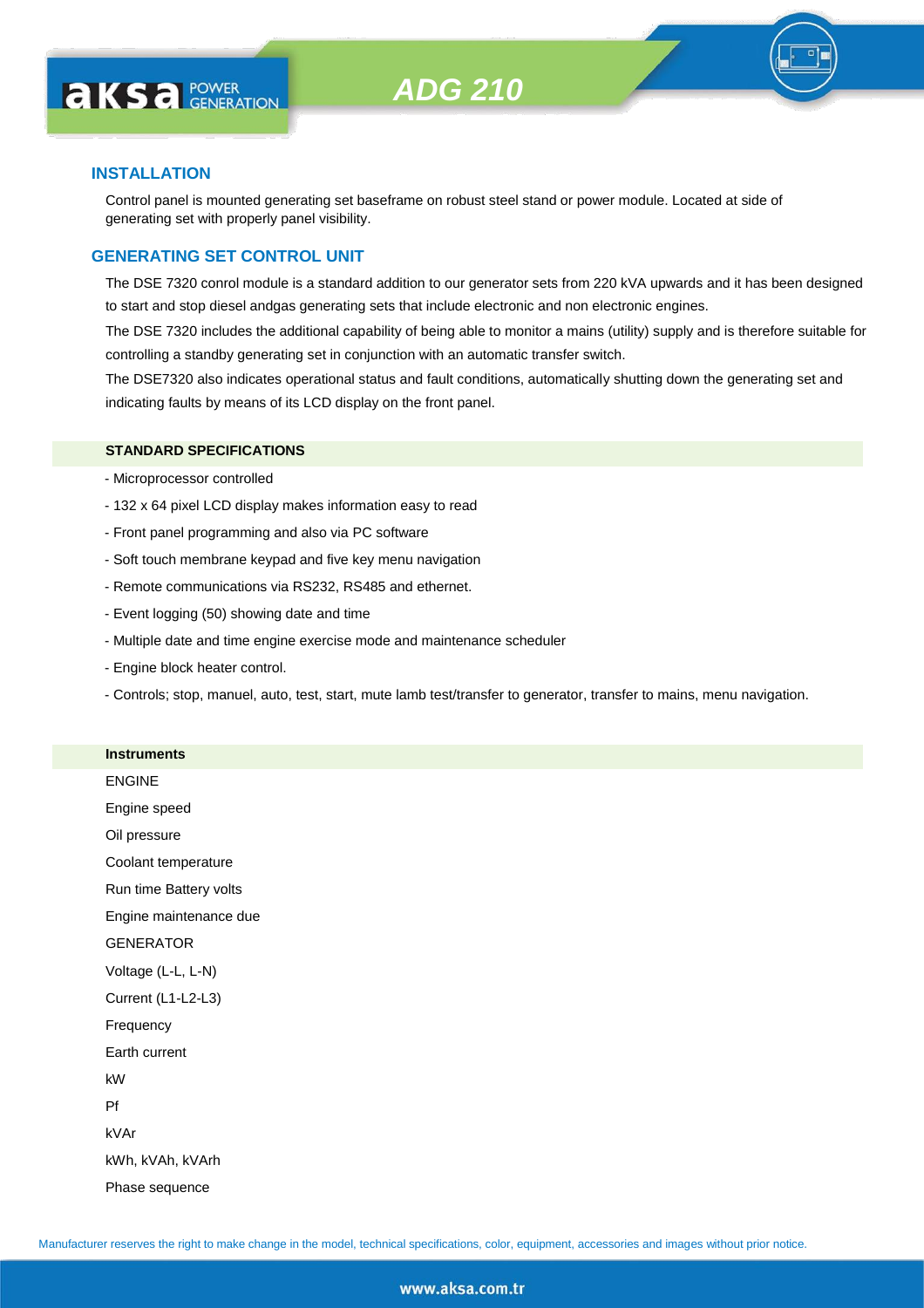## **AKS** *C ROWER*





#### MAINS

Voltage (L-L, L-N)

Frequency

WARNING

Charge failure

Battery under voltage

Fail to stop

Low fuel level (opt.)

kW over load

Negative phase sequence

Loss of speed signal

PRE-ALARMS

Low oil pressure

High engine temperature

Low engine temperature

Over /Under speed

Under/over generator frequency

Under/over generator voltage

ECU warning

SHUT DOWNS

Fail to start

Emergency stop

Low oil pressure

High engine temperature

Low coolant level

Over /Under speed

Under/over generator frequency

Under/over generator voltage

Oil pressure sensor open

Phase rotation

ELECTRICAL TRIP

Earth fault

kW over load

Generator over current

Negative phase sequence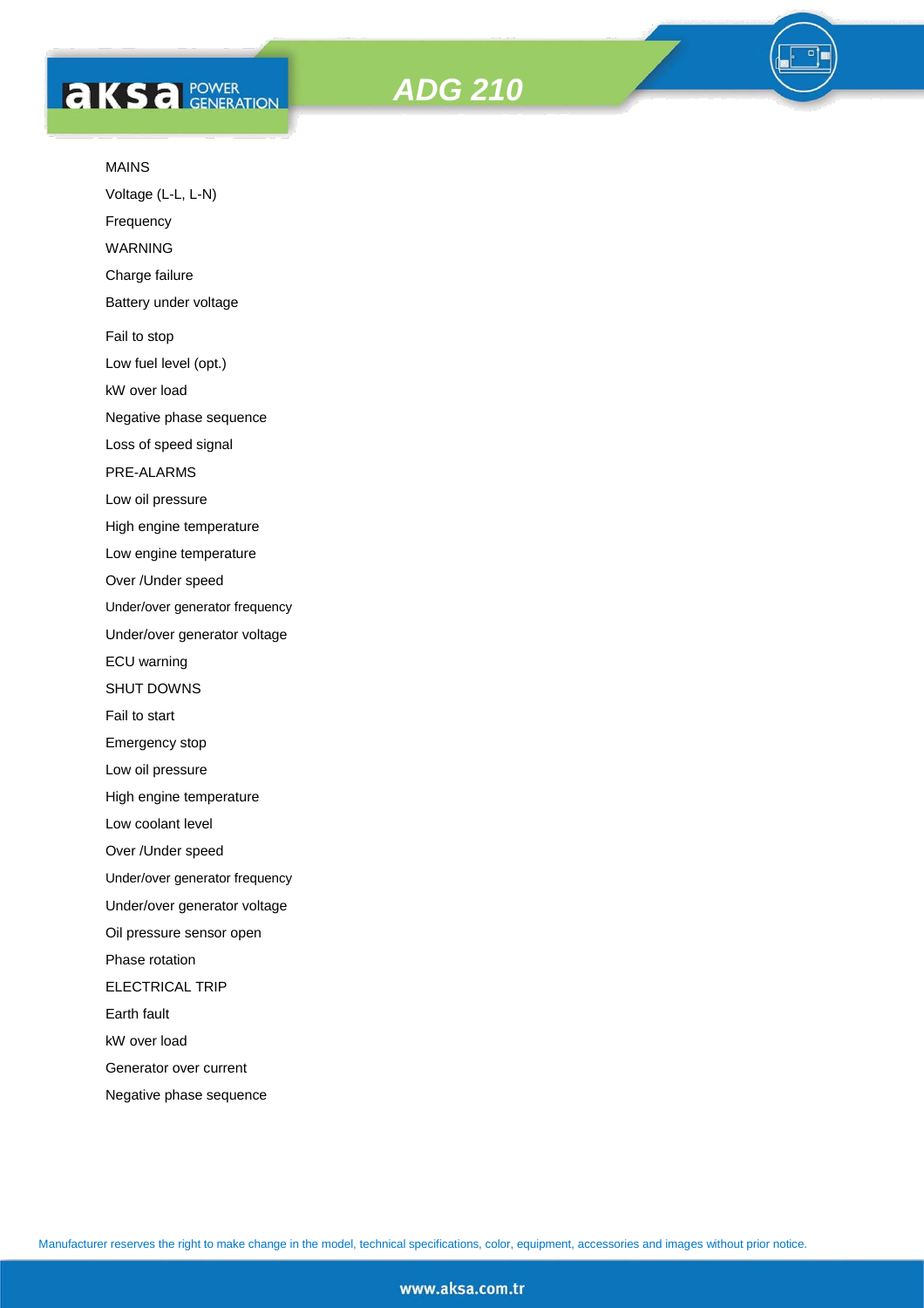# **AKS** *C* FOWER





High oil temperature shut down Low fuel level shut down Low fuel level alarm High fuel level alarm EXPANSION MODULES Editional LED module (2548) Expension relay module (2157) Expansion input module (2130)

#### **Standards**

Elecrical Safety / EMC compatibility BS EN 60950 Electrical business equipment BS EN 61000-6-2 EMC immunity standard BS EN 61000-6-4 EMC emission standard

#### **STATIC BATTERY CHARGER**

Battery charger is manufactured with switching-mode and SMD technology and it has high efficincy.

Battery charger models' output V-I characteristic is very close to square

2405 has fully output shot circuit protection and ıt can be used as a current source.

2405 charger has high efficiency, long life, low failure rate, light weight and low heat radiated in accordance with linear alternatives.

The charger is fitted with a protection diode across the output.

Charge fail output is available.

Connect charge fail relay coil between positive output and CF output.

Input: 196-264V.

Output: 27,6V 5A or 13,8V 5A.

#### **STANDARD SPECIFICATIONS**

- Heavy duty, water cooled naturalgas engine
- Radiator with mechanical fan
- Protective grille for fan and rotating parts
- Electric starter and charge alternator
- Starting battery (with lead acid) including rack and cables
- Engine jacket cooling heater
- Static battery charger
- Flexible gas connection hoses
- Single bearing, class H alternator
- Industrial exhaust silencer and steel belows supplied separately
- Manual for use and installation

Manufacturer reserves the right to make change in the model, technical specifications, color, equipment, accessories and images without prior notice.

#### www.aksa.com.tr